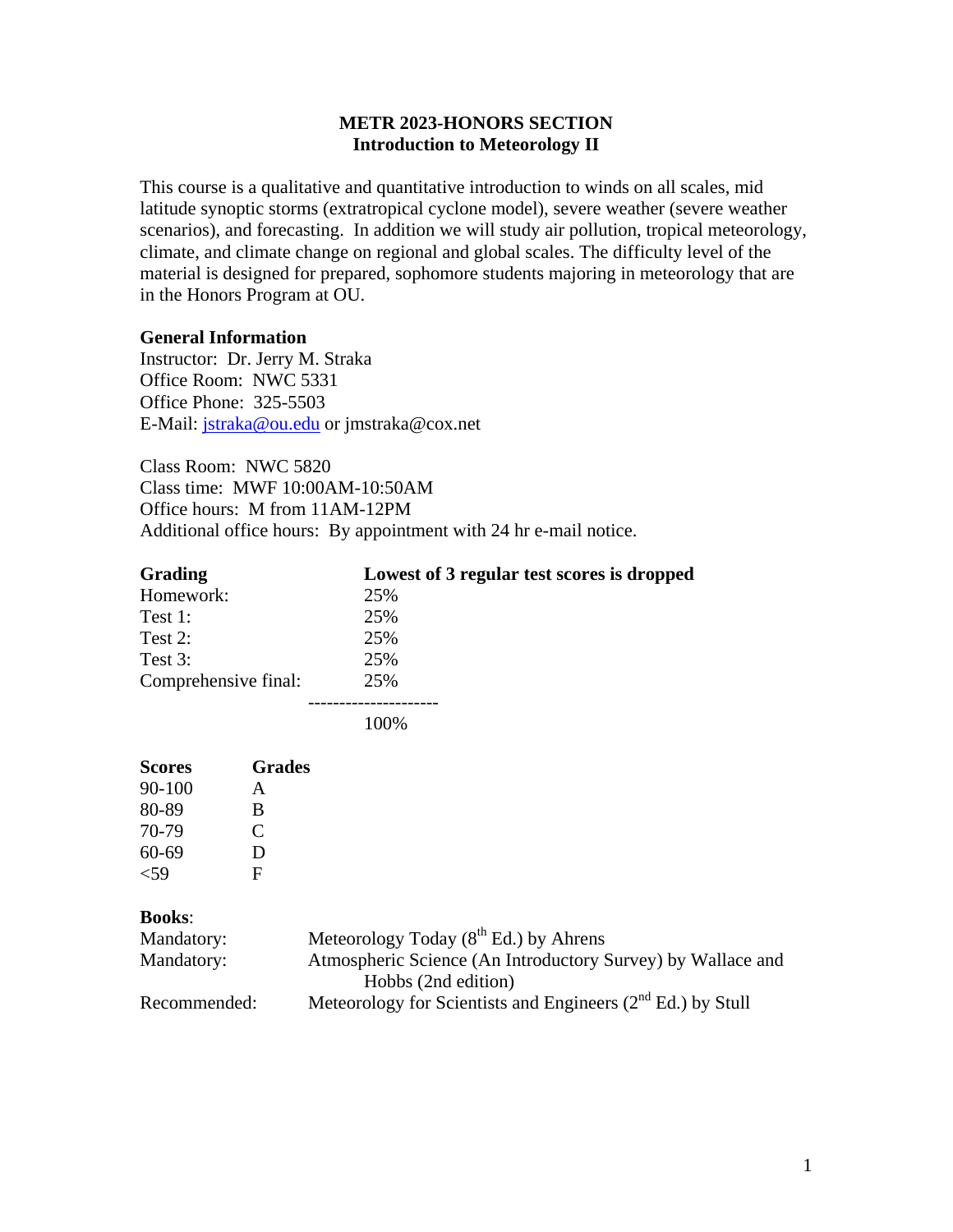# **Homework Policy:**

Homework is due on the day assigned. For each day your assignment is late 20 points are dropped. Homework is to be done alone, but you are free to discuss problems with each other.

## **Accommodations**:

Any student in this course who has a disability that prevents them from fully participating and demonstrating their abilities should contact me personally, as soon as practically possible, so we can discuss accommodations necessary to ensure full participation and facilitate educational opportunities. You must be prepared to bring documentation from the office of disability services (325-3852).

# **Academic Misconduct and Cheating:**

All cases will follow the university guidelines on academic misconduct on the university web pages:

http://www.ou.edu/provost/pronew/content/integritymenu.html

# **Questions about the course:**

If you ever have questions about the course or suggestions please notify me during office hours.